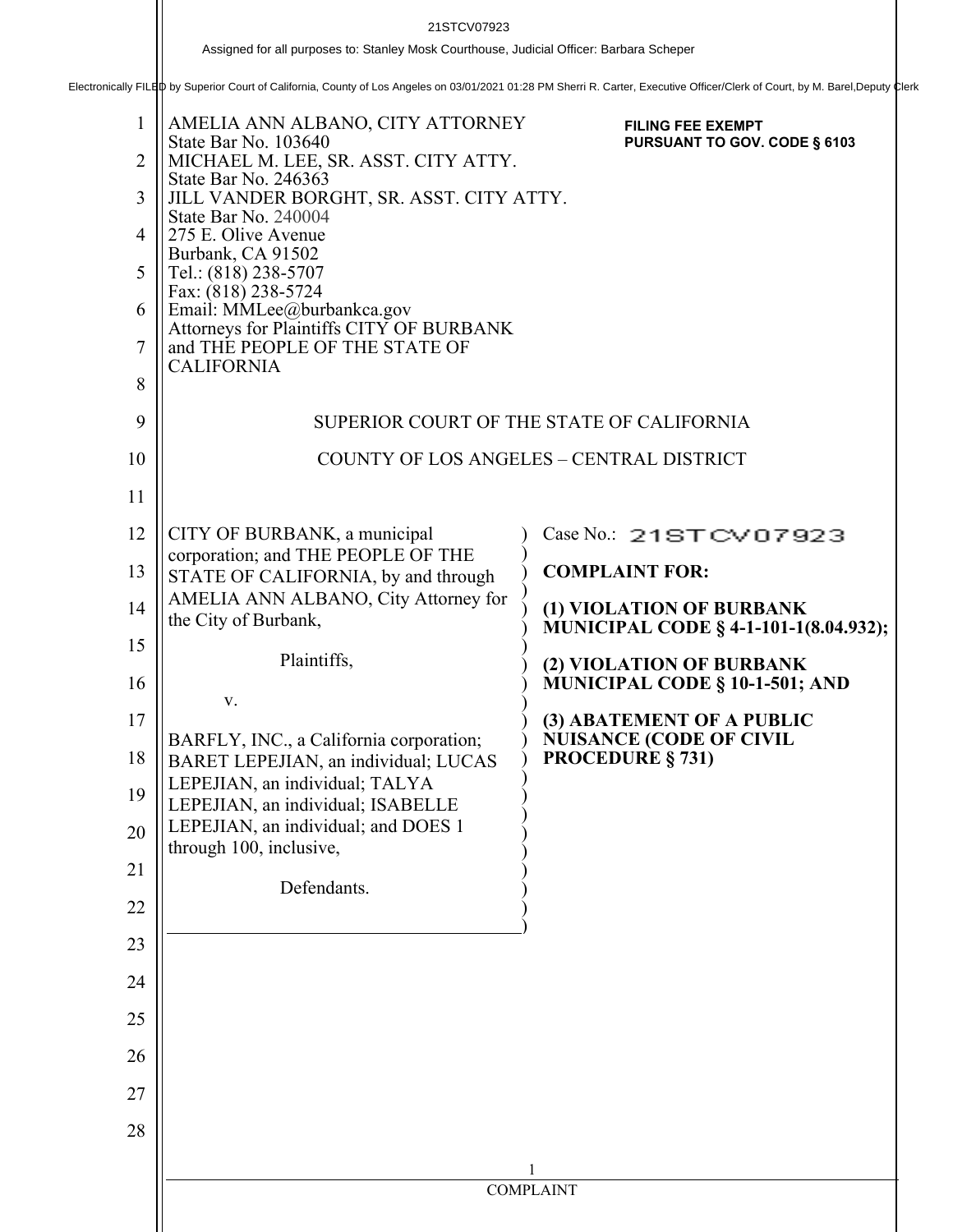1 2 3 4 5 6 7 Plaintiffs CITY OF BURBANK (the "City") and THE PEOPLE OF THE STATE OF CALIFORNIA, by and through Amelia Ann Albano, City Attorney for the City of Burbank (the "People" and collectively, "Plaintiffs") hereby allege in their Complaint (the "Complaint"), against Defendants BARFLY, INC., a California corporation; BARET LEPEJIAN, an individual; LUCAS LEPEJIAN, an individual; TALYA LEPEJIAN, an individual; ISABELLE LEPEJIAN, an individual; and DOES 1 THROUGH 100, inclusive (collectively, "Defendants"), as follows:

8

### **NATURE OF THE ACTION**

9 10 11 12 13 14 15 16 17 1. COVID-19 has changed all of our lives. The County of Los Angeles alone has reported approximately 1.2 million known cases and over 21,000 deaths since the pandemic began, and California is the first state to report the grim milestone of crossing 50,000 deaths. Countless small businesses, including restaurants, have suffered enormous hardships in an effort to comply with State, county, and local laws and orders designed to help curb the spread of COVID-19. These orders required great sacrifice from restaurants in closing indoor and/or outdoor dining for extended periods of time. The vast majority of restaurants did their part and acted as good citizens by complying with these orders, despite the tremendous difficulty and hardship they have suffered as a result.

18 19 20 21 22 23 24 25 26 27 2. Not everyone has borne the sacrifice willingly. Defendants operate a restaurant/drinking establishment, Tin Horn Flats Saloon/Bar and Grill ("Tin Horn Flats"), located in the Magnolia Park district in the City of Burbank, a district known for its large variety of small businesses, including restaurants, bars, barber shops and salons, and mom-and-pop stores and boutiques. On December 10, 2020, Defendants declared Tin Horn Flats a "peaceful protest" site and opened for outdoor *and* indoor dining in defiance of the State and County health orders prohibiting any onsite dining. They did so as a means of soliciting patronage to the establishment and in open and blatant defiance of and disrespect for both their fellow neighbors and the applicable orders, laws, and regulations. They loudly and proudly proclaimed to the news media and on social media that they would disobey the rules they disagreed with, and stay

28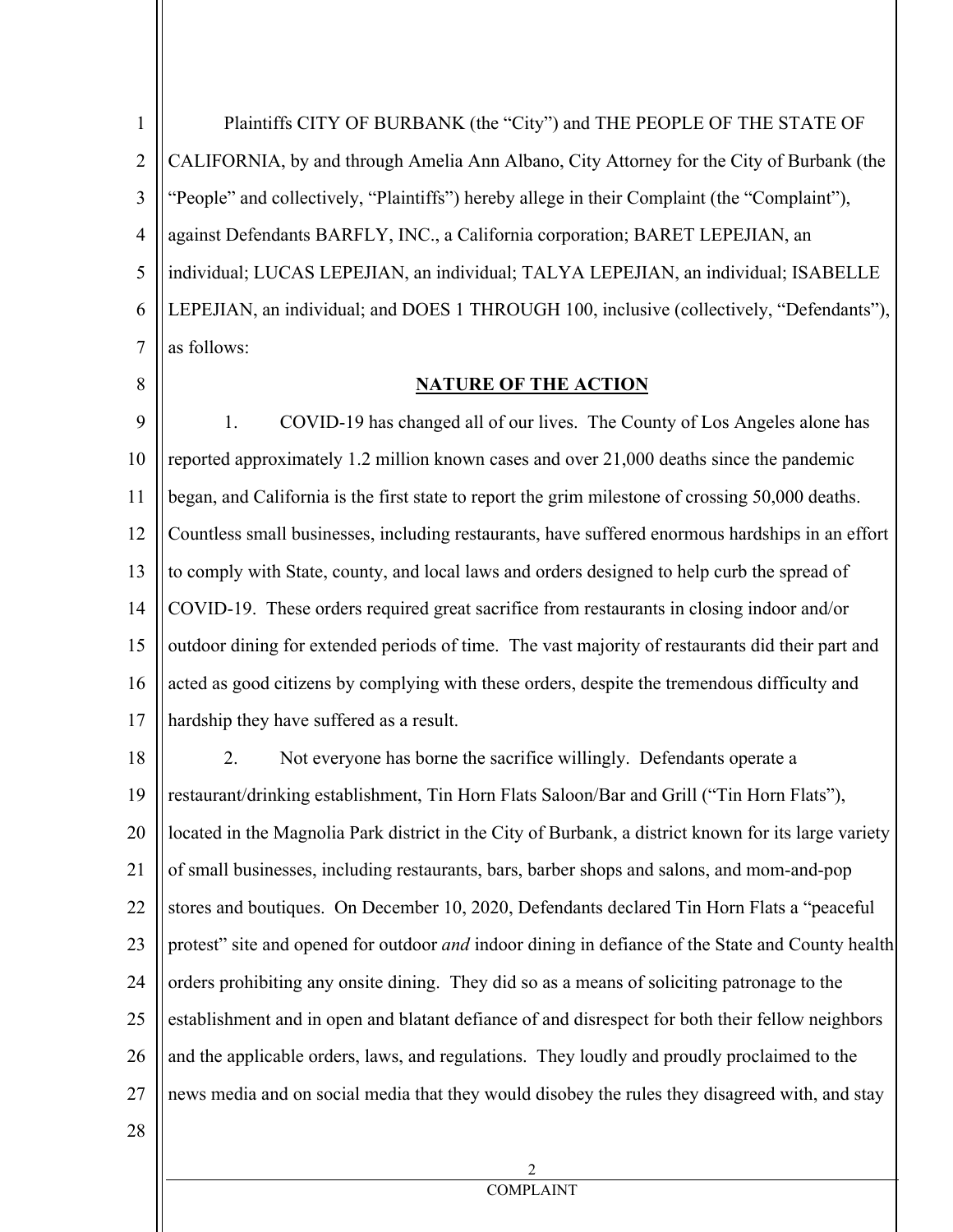1 2 open for business, regardless of the applicable health orders or the frightening, exponential surge in COVID-19 cases, hospitalizations, and deaths at the time.

3 4 5 6 7 8 3. True to their word, Defendants have remained open even after the Los Angeles County Department of Public Health ("DPH") first suspended and then revoked their public health permit due to their continued operations. They now remain open even after the City revoked their conditional use permit to operate and after being given ample notice and opportunities to comply with the law. Defendants simply believed—and continue to believe that they can cherrypick which rules to follow and that they are above the law.

9 10 11 12 13 14 15 16 17 4. But no one—not even Defendants—is above the law. By continuing to remain open without required health and land use permits, Defendants have violated multiple provisions of the Burbank Municipal Code, and their conduct constitutes a public nuisance. Defendants' continued non-compliance with the law has forced the City to file this action to seek help from the Court to stop Defendants and their bad faith conduct once and for all. This is no longer about COVID-19; this is about being a good neighbor, and this is about law and order. Personal disagreement with the law does not allow Defendants the right to repeatedly disobey it without consequence. Court intervention is necessary to prohibit Defendants from further violating the law.

18

#### **THE PARTIES**

19 20 21 5. Plaintiff City of Burbank is a municipal corporation organized and existing as a charter city under the Constitution and laws of the State of California and is located in the County of Los Angeles.

22 23 24 6. Plaintiff People of the State of California are hereby represented by and through Amelia Ann Albano, City Attorney for the City of Burbank, who acts on their behalf pursuant to Code of Civil Procedure section 731.

25 26 7. Barfly, Inc. ("Barfly") operates Tin Horn Flats Saloon/Bar & Grill, located at 2623 West Magnolia Boulevard, Burbank, California 91505, APN 2478-023-001.

- 27
- 28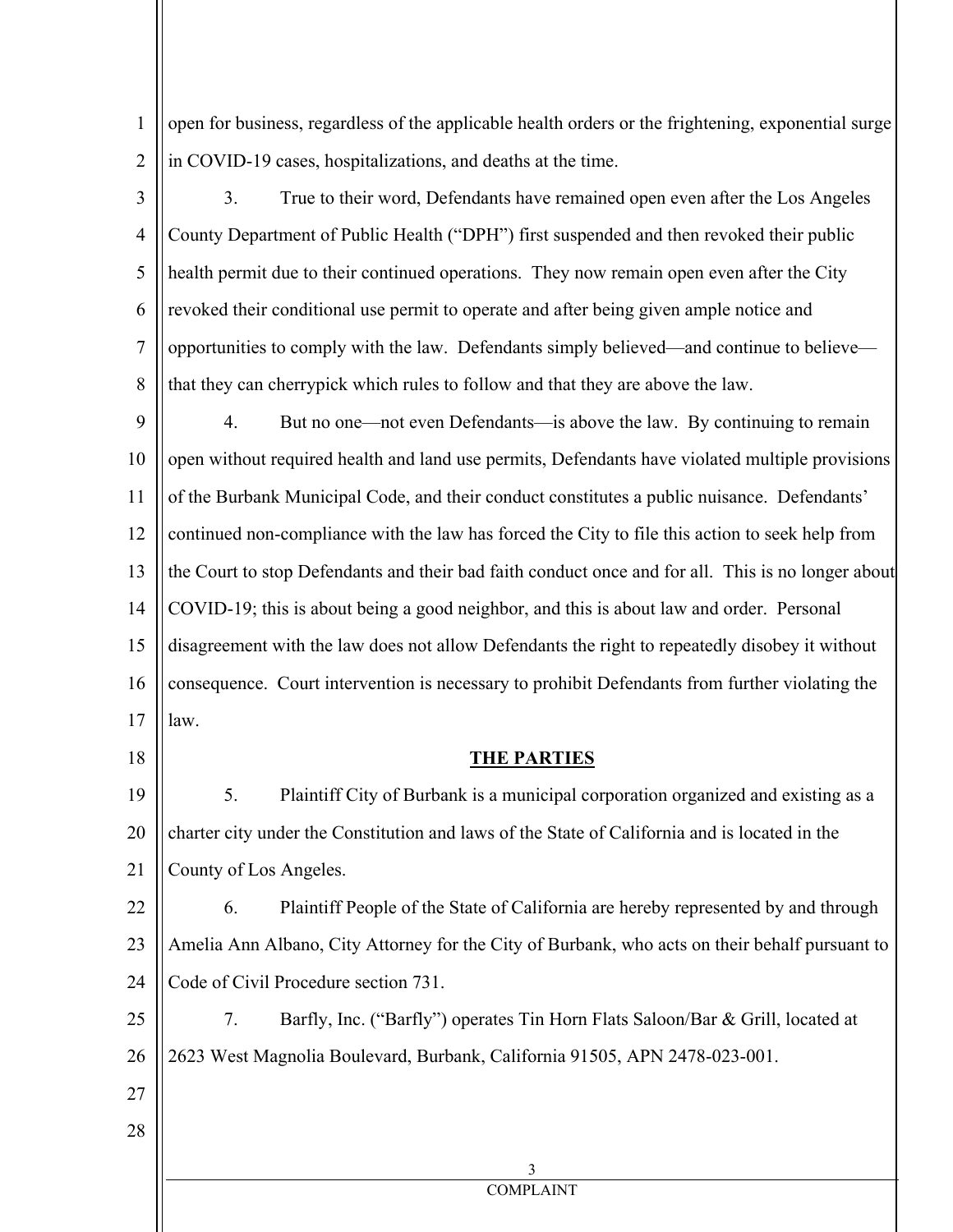- 1 2 3 8. Baret Lepejian ("Baret") is the Chief Executive Officer, Chief Financial Officer, Secretary, Director, President, and agent for service of process of Barfly. On information and belief, Baret resides within the County of Los Angeles.
- 4

5 6 9. Lucas Lepejian ("Lucas") is the son of Baret and has held himself out to be a coowner, manager, operator, and/or employee of Tin Horn Flats. On information and belief, Lucas resides within the County of Los Angeles.

7 8 9 10. Talya Lepejian ("Talya") is the daughter of Baret and has held herself out to be a manager, operator, and/or employee of Tin Horn Flats. On information and belief, Talya resides within the County of Los Angeles.

10 11 12 13 14 15 11. Isabelle Lepejian ("Isabelle") is listed as the parcel owner for the parcel located at 2623 West Magnolia Boulevard, Burbank, CA 91505, APN 2478-023-001, on which Tin Horn Flats is located. On information and belief, Isabelle resides within the County of Los Angeles. 12. The Defendants named as Does 1 through 100, inclusive, are sued and designated by fictitious names pursuant to Code of Civil Procedure section 474 because their true names and capacities are unknown at this time. Plaintiffs will amend the Complaint to show the true names

16 17 18 and capacities of such defendants fictitiously named when ascertained. Plaintiffs are informed and believe, and on that basis allege, that each of the Doe Defendants is responsible in some manner for the violations alleged herein.

19 20 21 22 23 24 13. Plaintiffs are informed and believe, and on that basis allege, that at all times mentioned herein, each of the Defendants was and is the agent, officer, employee, member, representative, and/or alter ego of one or more of the remaining Defendants, and, in doing the things, hereinafter alleged, was acting within the scope of his, her, or its authority as such agent, officer, employee, member, representative, and/or alter ego with the permission and consent of the remaining Defendants.

25

# **JURISDICTION AND VENUE**

26 27 14. This case is an unlimited civil case because it is not one of the proceedings described by statute as a limited civil case.

28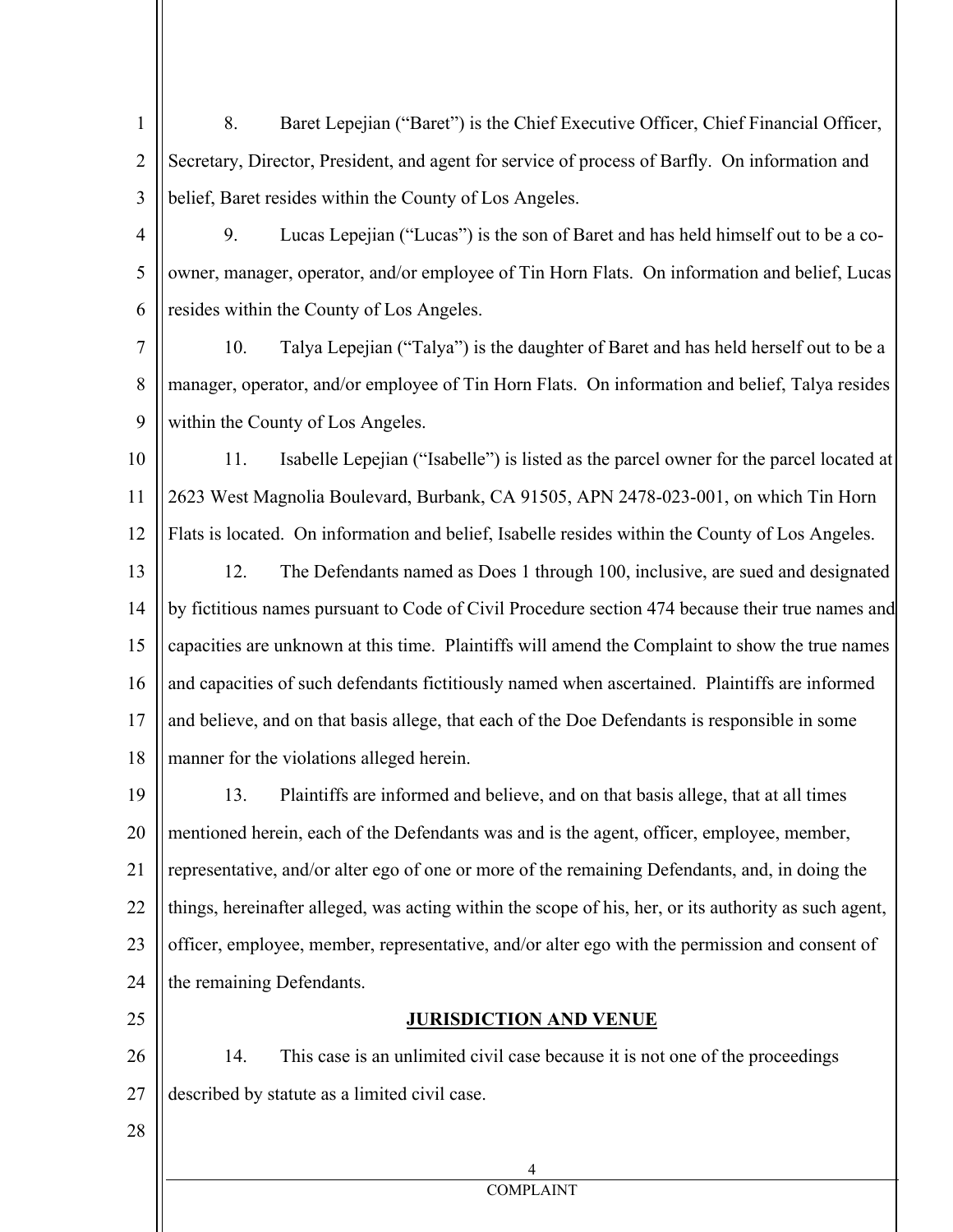| $\mathbf{1}$   | Pursuant to Code of Civil Procedure section 410.10, this action lies within the<br>15.          |
|----------------|-------------------------------------------------------------------------------------------------|
| $\overline{2}$ | general jurisdiction of this Court, because the causes of action arise under California law and |
| 3              | Defendants reside and/or do business within California.                                         |
| $\overline{4}$ | Pursuant to Los Angeles Superior Court Local Rule 2.3 and Code of Civil<br>16.                  |
| 5              | Procedure sections 392, 393, and 395, venue is proper in the Los Angeles Superior Court,        |
| 6              | Central District, as Plaintiffs seek to enjoin unlawful conduct on property located within the  |
| $\overline{7}$ | County of Los Angeles.                                                                          |
| 8              | <b>FACTUAL ALLEGATIONS</b>                                                                      |
| 9              | Defendants and Their Conditional Use Permit from the City.<br>A.                                |
| 10             | Tin Horn Flats is a restaurant/drinking establishment located at 2623 West<br>17.               |
| 11             | Magnolia Boulevard, Burbank, California 91505 within the County of Los Angeles (the             |
| 12             | "County"). This location is approximately 1,628 square feet and includes a back patio area with |
| 13             | seating but no onsite parking.                                                                  |
| 14             | Tin Horn Flats is located within the "MPC-3 Magnolia Park General Business"<br>18.              |
| 15             | zone in the City. Restaurant/drinking establishments within this zone are required to hold a    |
| 16             | Conditional Use Permit ("CUP") issued by the City in order to operate within the City.          |
| 17             | Tin Horn Flats has been operating under a CUP at its current location since 1987.<br>19.        |
| 18             | The most recent CUP for Tin Horn Flats (CUP No. 11-0000126) was issued to Defendants on         |
| 19             | June 27, 2011. This CUP superseded and replaced previously approved conditional use permits     |
| 20             | for Tin Horn Flats. The June 27, 2011 CUP contained 35 conditions of approval in order for      |
| 21             | Defendants to operate their business in the City. As with any CUP, the applicant is required to |
| 22             | comply with all conditions of approval.                                                         |
| 23             | 20.<br>Among the 35 conditions of approval, Defendants were required to comply with             |
| 24             | the following:                                                                                  |
| 25             | Condition of Approval No. 31: "The applicant shall comply with all<br>a.                        |
| 26             | federal, state, and local laws. Violation or conviction of any of those laws                    |
| 27             | in connection with the use will be cause for revocation of this permit."                        |
| 28             |                                                                                                 |
|                | 5                                                                                               |
|                | <b>COMPLAINT</b>                                                                                |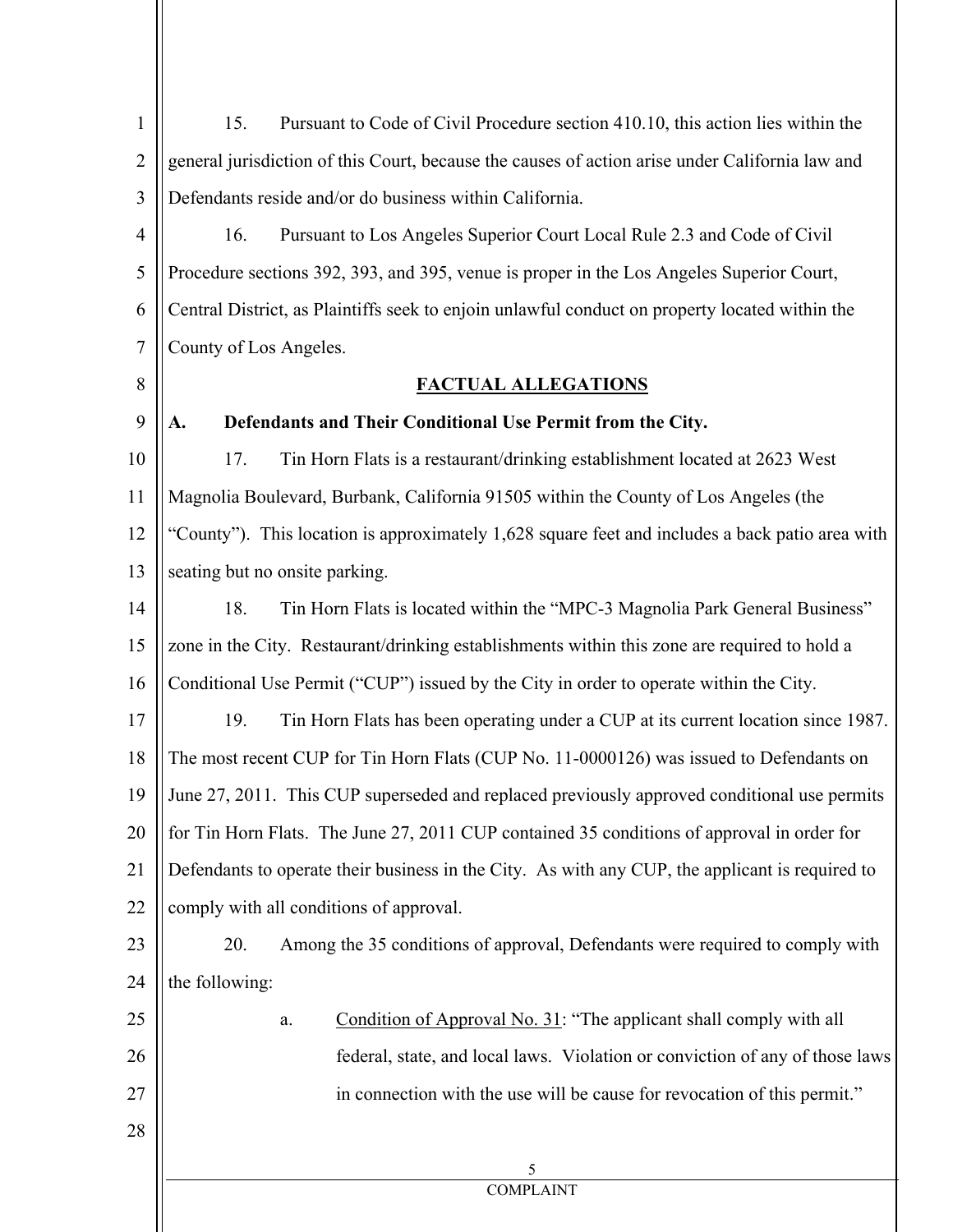| 1              | Condition of Approval No. 32: "Project No. 11-0000126 may be modified<br>$\mathbf b$ .            |
|----------------|---------------------------------------------------------------------------------------------------|
| $\overline{2}$ | or revoked by the City should it be determined that the use or conditions                         |
| 3              | under which they were permitted are detrimental to the public health,                             |
| $\overline{4}$ | welfare, or materially injurious to property or improvements in the vicinity                      |
| 5              | or if the use is maintained so as to constitute a public nuisance."                               |
| 6              | The COVID-19 Pandemic and Public Health Orders.<br><b>B.</b>                                      |
| $\overline{7}$ | Since early 2020, this country has faced an extraordinary and unprecedented<br>21.                |
| 8              | public health crisis with the spread of COVID-19. The City is no exception. Beginning in          |
| 9              | March 2020, federal and State authorities issued a series of emergency orders to try to slow the  |
| 10             | spread of COVID-19 and avoid overwhelming the healthcare system.                                  |
| 11             | 22.<br>On or about March 4, 2020, Governor Gavin Newsom proclaimed a State of                     |
| 12             | Emergency in California as a result of COVID-19.                                                  |
| 13             | 23.<br>On or about March 4, 2020, the Los Angeles County Board of Supervisors and the             |
| 14             | Los Angeles County Department of Public Health declared a local and public health emergency       |
| 15             | in response to the COVID-19 pandemic.                                                             |
| 16             | On or about March 12, 2020, the City declared a state of local emergency within<br>24.            |
| 17             | the City of Burbank in response to the COVID-19 pandemic.                                         |
| 18             | Since March 2020, State and local officials have issued emergency health orders,<br>25.           |
| 19             | which have been revised several times, based on evolving public health conditions.                |
| 20             | Since July 1, 2020, indoor dining at restaurants within the County has been<br>26.                |
| 21             | prohibited under the County Health Officer Orders and State orders.                               |
| 22             | On December 3, 2020, the California Department of Public Health issued a<br>27.                   |
| 23             | "Regional Stay at Home Order," which would take effect once intensive care unit beds dipped       |
| 24             | below a certain level in specified regions of the state. This order prohibited outdoor and indoor |
| 25             | dining. The County is part of the Southern California region, and the State's Regional Stay at    |
| 26             | Home Order was triggered in the County on December 6, 2020 at 11:59 p.m.                          |
| 27             |                                                                                                   |
| 28             |                                                                                                   |
|                | 6<br><b>COMPLAINT</b>                                                                             |
|                |                                                                                                   |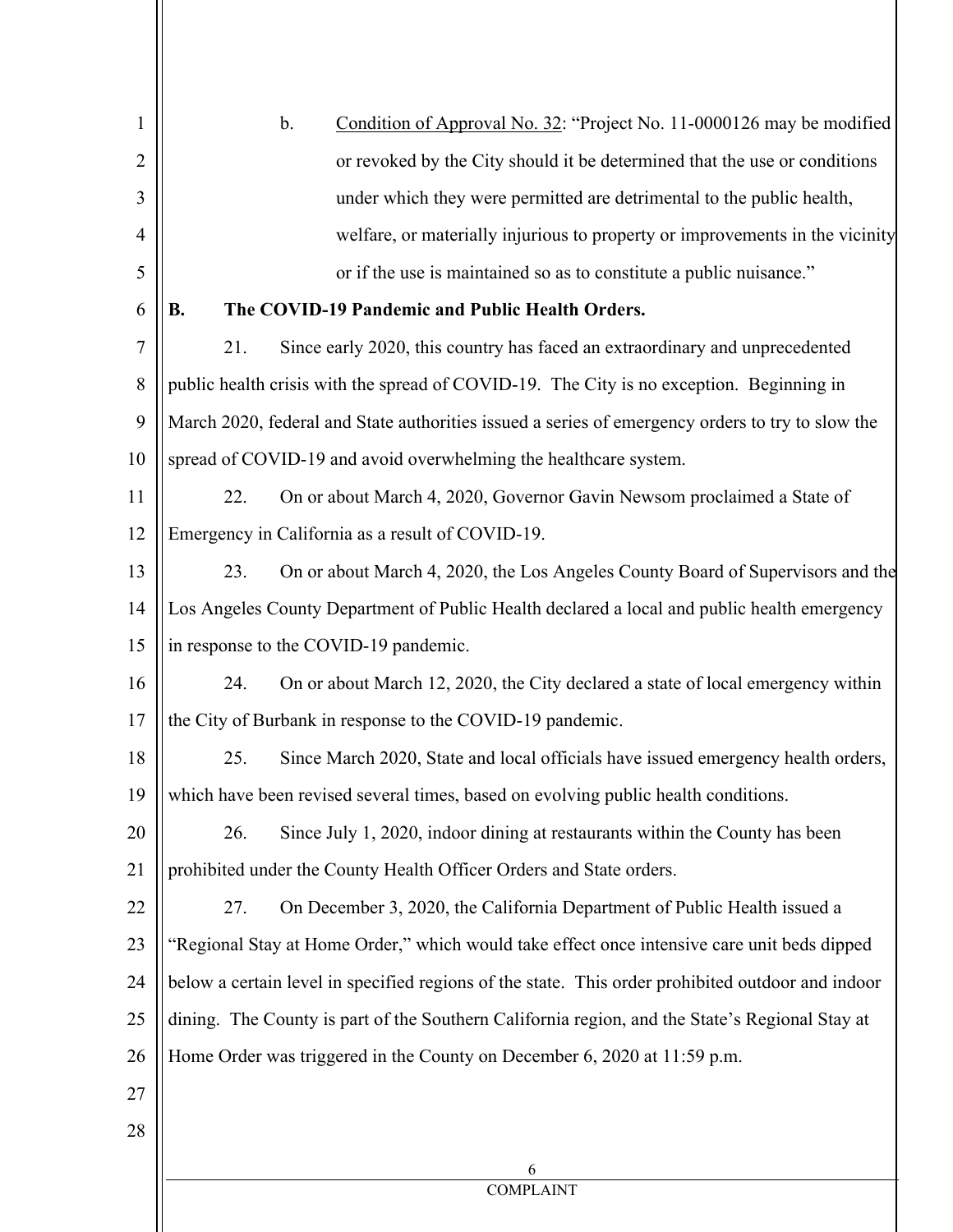| $\mathbf{1}$   | On December 9 and 30, 2020, the County Health Officer issued revised orders<br>28.                                                                                                                                   |
|----------------|----------------------------------------------------------------------------------------------------------------------------------------------------------------------------------------------------------------------|
| $\overline{2}$ | that prohibited both indoor and outdoor dining at restaurants. The December 9, 2020 order was                                                                                                                        |
| 3              | in compliance with the State's "Regional Stay at Home Order."                                                                                                                                                        |
| 4              | 29.<br>On January 25, 2021, the State lifted the "Regional Stay at Home Order" for the                                                                                                                               |
| 5              | Southern California region including the County. The prohibition on outdoor dining remained in                                                                                                                       |
| 6              | effect within the County until January 29, 2021, when the County Health Officer issued a revised                                                                                                                     |
| $\tau$         | order to permit outdoor dining with certain restrictions.                                                                                                                                                            |
| 8              | 30.<br>For purposes of the relevant time frames for this action, both indoor and outdoor                                                                                                                             |
| 9              | dining for restaurants within the County were prohibited by the County's and/or the State's                                                                                                                          |
| 10             | health orders from December 9, 2020 to January 24, 2021. Restaurants during this period could                                                                                                                        |
| 11             | only offer food to customers via delivery service, pick-up, or drive-thru.                                                                                                                                           |
| 12             | $\mathbf{C}$ .<br>The Suspension and Revocation of Defendants' Public Health Permit.                                                                                                                                 |
| 13             | Between December 7 and 10, 2020, the County received approximately 52<br>31.                                                                                                                                         |
| 14             | complaints about Tin Horn Flats engaging in outdoor dining activities on its patio in violation of                                                                                                                   |
| 15             | the applicable health officer orders.                                                                                                                                                                                |
| 16             | On December 10, 2020, DPH investigated the complaints at Tin Horn Flats and<br>32.                                                                                                                                   |
| 17             | observed both food and alcoholic beverages being prepared and served onsite to customers                                                                                                                             |
| 18             | seated in the outdoor dining area. In turn, DPH issued a citation, noting a violation with a                                                                                                                         |
| 19             | corrective action that Defendants discontinue all onsite dining activities and limit services only                                                                                                                   |
| 20             | to prepared foods via delivery service, pickup, or takeout.                                                                                                                                                          |
| 21             | From December 10 to 12, 2020, the County received 72 additional complaints,<br>33.                                                                                                                                   |
| 22             | and DPH followed up with a December 12, 2020 investigation. DPH found Defendants                                                                                                                                     |
| 23             | continuing to provide outdoor dining service and observed the service and consumption of food,                                                                                                                       |
| 24             | beverages, and alcoholic beverages onsite in violation of the applicable health officer order. As                                                                                                                    |
| 25             |                                                                                                                                                                                                                      |
| 26             |                                                                                                                                                                                                                      |
| 27<br>28       | Although the County Health Officer had previously issued an order on November 25, 2020 to<br>prohibit outdoor and indoor dining, the December 9 and 30, 2020 orders were issued to comply<br>with the State's order. |
|                | 7<br><b>COMPLAINT</b>                                                                                                                                                                                                |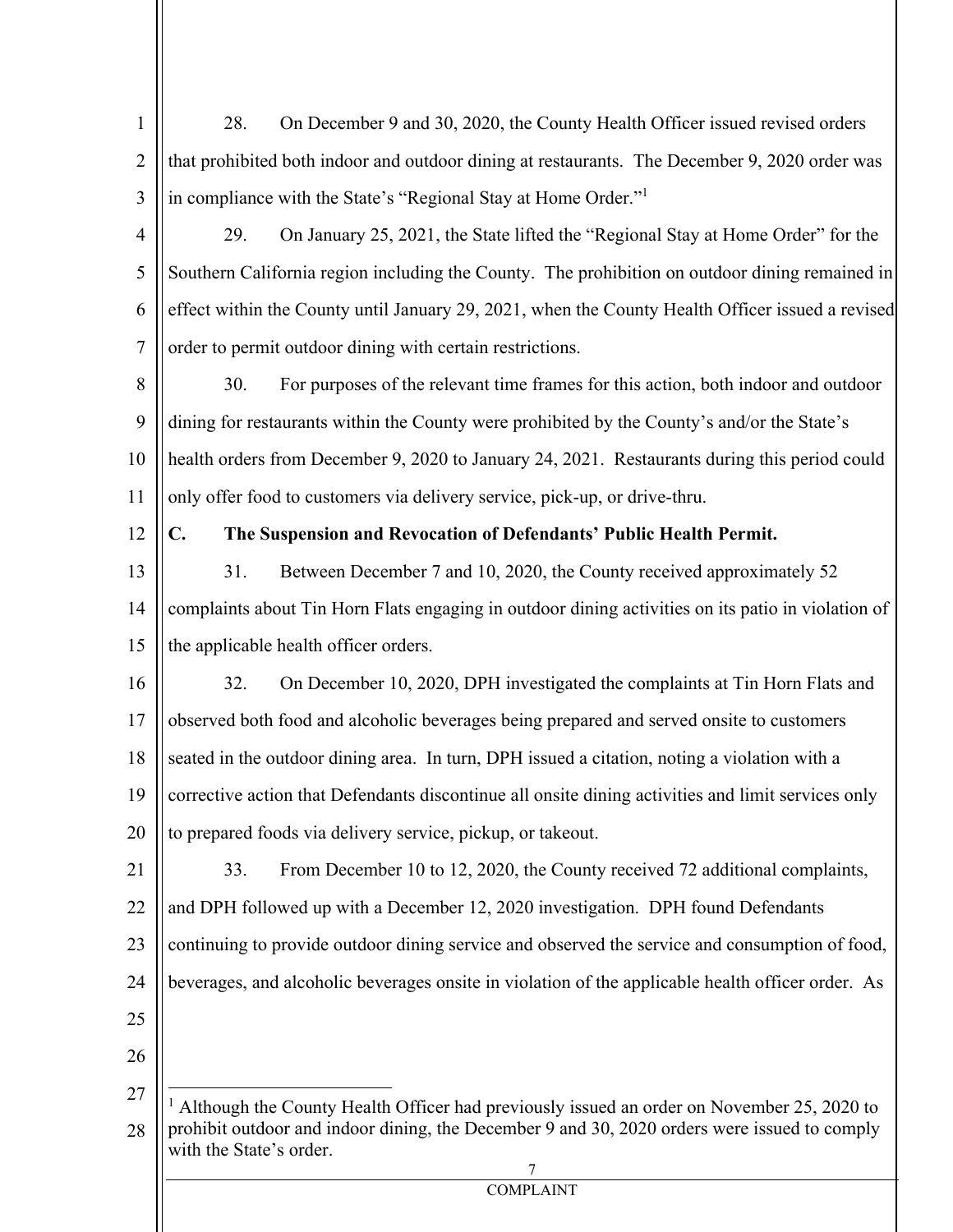8 COMPLAINT 1 2 3 4 5 6 7 8 9 10 11 12 13 14 15 16 17 18 19 20 21 22 23 24 25 26 27 28 a result, DPH suspended Defendants' public health permit and directed them to discontinue all operations at once due to repeated violations of the applicable health officer order. 34. Thereafter, on December 13, 2020, December 15, 2020, December 16, 2020, December 17, 2020, December 22, 2020, December 23, 2020, December 29, 2020, December 30, 2020, December 31, 2020, January 5, 2021, January 6, 2021, January 7, 2021, January 8, 2021, January 10, 2021, and January 12, 2021, DPH inspectors conducted follow-up inspections at Tin Horn Flats and observed continued operations on a suspended public health permit and/or onsite dining. Additional citations were issued to Defendants based on the observed violations. 35. On January 12, 2021, the County sent a cease-and-desist letter to Defendants, declaring Tin Horn Flats to be in violation of the health officer orders by continuing to offer onsite outdoor dining and by continuing to operate on a suspended public health permit. Among other things, in the letter, the County demanded that Defendants immediately cease operation of Tin Horn Flats. 36. Nonetheless, Defendants continued their operations on a suspended health permit. On January 13, 2021, January 14, 2021, January 15, 2021, January 16, 2021, January 17, 2021, January 19, 2021, and January 20, 2021, DPH inspectors conducted follow-up inspections of Tin Horn Flats and observed ongoing violations of the applicable health officer orders and operations on a suspended public health permit. 37. On January 20, 2021, DPH held a revocation hearing for Defendants' public health permit. 38. On January 21, 2021, January 22, 2021, January 23, 2021, and January 24, 2021, DPH inspectors conducted follow-up inspections of Tin Horn Flats and observed ongoing violations of the applicable health officer orders and operations on a suspended public health permit. 39. On January 26, 2021 and January 27, 2021, DPH inspectors conducted follow-up inspections of Tin Horn Flats and observed operations on a suspended health permit. 40. On January 27, 2021, DPH issued a Notice of Decision letter to Defendants to revoke Tin Horn Flats' public health permit. DPH found that Tin Horn Flats did not provide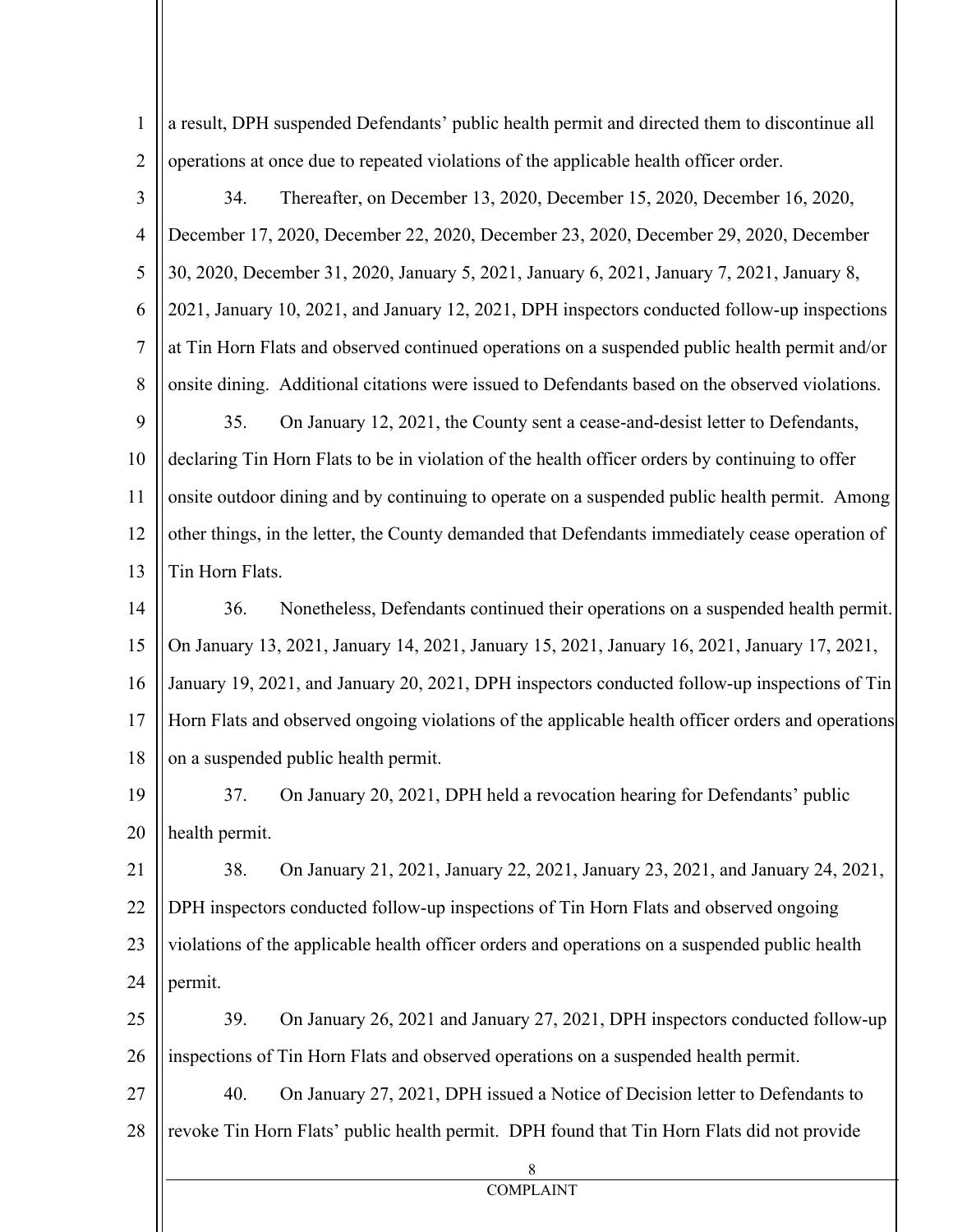1 2 3 4 5 6 7 evidence that it was in compliance with the California Health and Safety Code, the Los Angeles County Code, and the current health officer order. The Notice of Decision letter required Defendants to keep Tin Horn Flats closed until they were issued a new public health permit. On the same day, the County filed a civil action in the Superior Court for the County of Los Angeles against Defendants Barfly and Baret for violating the health officer orders and operating without a public health permit. (See *County of Los Angeles, et al. v. Croag, Inc., et al.*, Case No. 21STCV03275.)

8 9 10 11 41. On January 28, 2021, January 29, 2021, January 30, 2021, January 31, 2021, February 2, 2021, February 4, 2021, February 5, 2021, February 9, 2021, February 11, 2021, February 16, 2021, and February 18, 2021, DPH inspectors conducted follow-up inspections of Tin Horn Flats and observed ongoing operations without a public health permit.

12 13 14 15 16 42. On information and belief, Defendants operated outdoor dining at Tin Horn Flats in violation of the health officer orders on each day it has been open from at least December 10, 2020, to January 24, 2021, and Defendants have been operating with a suspended and/or revoked public health permit on each day Tin Horn Flats has been open since December 12, 2020 to the present.

17 18 19 20 21 22 23 24 25 43. Social media posts by Defendants, Tin Horn Flats, and their customers on platforms such as Facebook, Twitter, and Instagram contain photographs and videos of onsite outdoor (and indoor) dining at Tin Horn Flats when not permitted under the public health orders and continued operations during these time periods. In fact, Defendants have openly boasted in the media and on social media that they will not comply with applicable health orders and that they will continue operations without a public health permit. Defendants have even posted with enthusiastic approval a video documenting harassment against DPH inspectors who entered their facility to conduct inspections. This documented evidence further cements their blatant disregard for the law.

26 27 28 44. In addition, Defendants have participated in and/or encouraged patrons to engage in aggressive, threatening, and intimidating behavior toward DPH inspectors who have attempted to inspect Tin Horn Flats. Such behavior has included yelling profanities, taunting inspectors,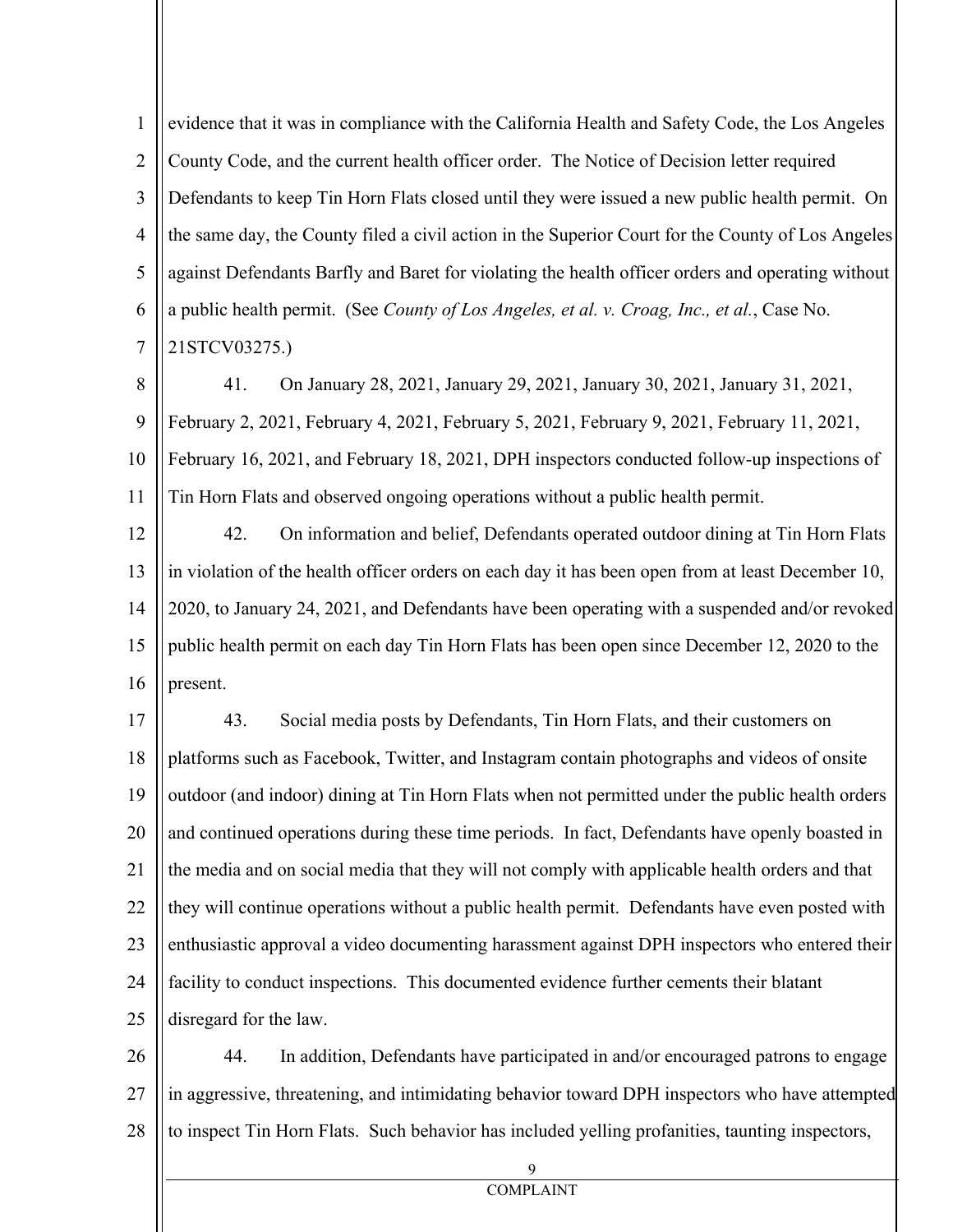1 2 3 4 5 6 7 and asking why inspectors have not been killed yet. With this charged and heated atmosphere ever since December 10, 2020, patrons of Tin Horn Flats have verbally intimidated inspectors and prevented inspectors from driving away from Tin Horn Flats. Further, a patron physically assaulted another patron, who was admitted to the hospital for his injuries, right outside Tin Horn Flats, as tempers were flaring. Neighbors have complained about the increased activity and lines of people congregating and smoking outside Tin Horn Flats, which on information and belief has led to dirtier and unsanitary conditions impacting the surrounding neighborhood.

8

## **D. The City's Revocation of Defendants' Conditional Use Permit.**

9 10 11 45. In December 2020 and January 2021, the City received numerous complaints and emails about Defendants' continued operations and offering of outdoor dining on its patio in violation of the applicable health officer orders.

12 13 14 15 16 17 46. Pursuant to Burbank Municipal Code section 10-1-1952, the City Council of the City of Burbank (the "City Council") may, after 20 days' notice by mail to the recorded owner of a property and a public hearing, revoke a CUP if the CUP "has been exercised contrary to the terms or conditions of approval, or in violation of any statute, ordinance, law or regulation not excused by the [CUP]" and/or "the conditional use is being or has been so exercised as to be detrimental to the public health or safety or so as to constitute a public nuisance."

18 19 20 21 22 23 24 25 26 27 28 47. On January 8, 2021, the City issued a Notice of Violation letter to Defendants that the City intended to hold a public hearing on February 22, 2021, to consider revocation, suspension, or modification of CUP No. 11-0000126. The letter referenced Defendants' previously approved CUP and the Conditions of Approval within, which require Defendants to operate Tin Horn Flats in compliance with all federal, State, and local laws and Conditions of Approval within the CUP. The Notice of Violation letter further stated that Defendants were operating Tin Horn Flats in violation of the State and County health officer orders and without a health permit, and thus violating the terms of the CUP including Conditions of Approval Nos. 31 and 32. The Notice of Violation letter required Defendants to provide clear evidence that they had cured all violations of the CUP by January 19, 2021, or the February 22, 2021 hearing would move forward.

10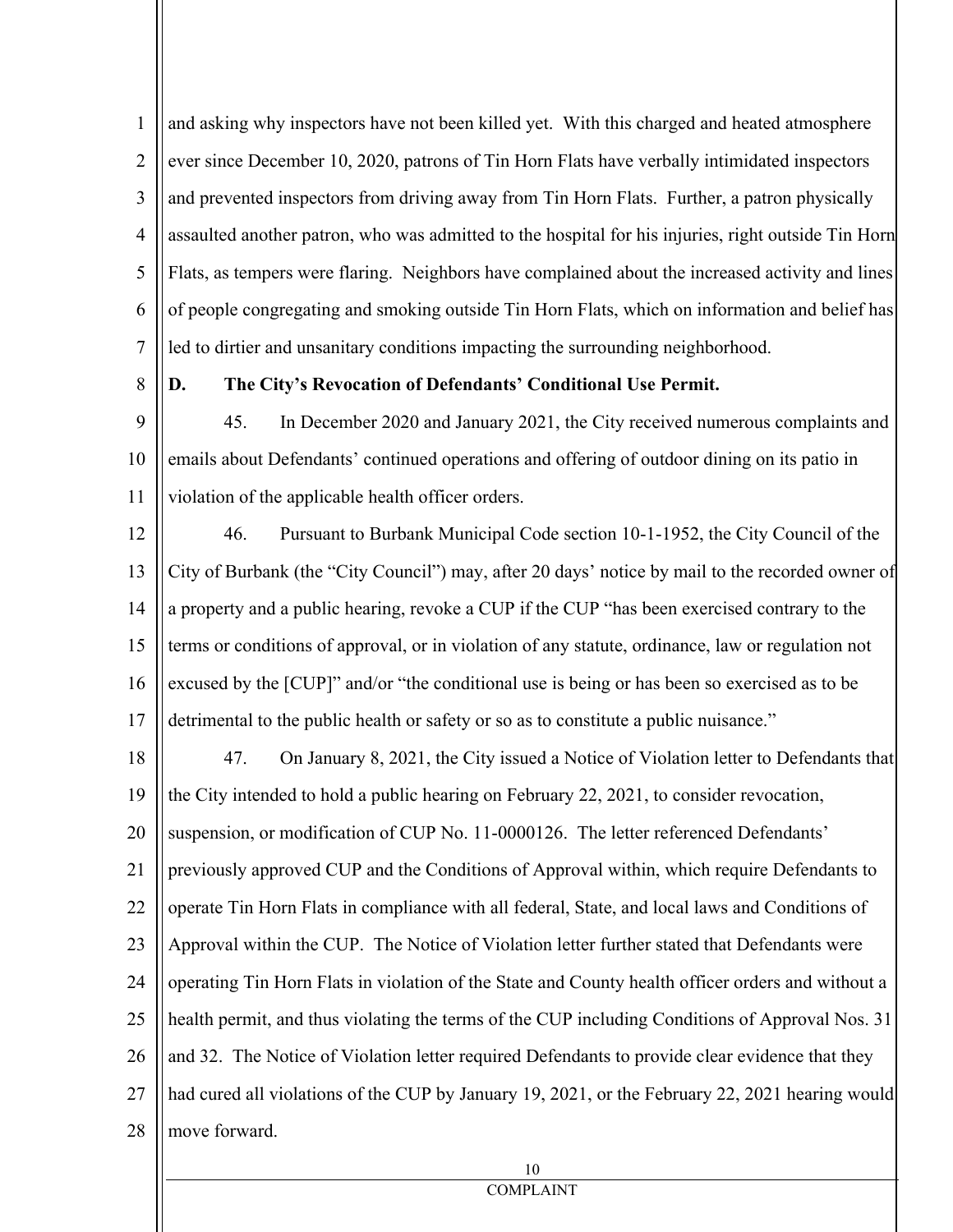| $\mathbf{1}$   | 48.<br>Defendants did not submit any evidence in response to the Notice of Violation              |
|----------------|---------------------------------------------------------------------------------------------------|
| $\overline{2}$ | letter by the January 19, 2021 deadline or at any time before the February 22, 2021 hearing.      |
| 3              | 49.<br>On February 22, 2021, the five-member City Council held a public hearing to                |
| $\overline{4}$ | consider whether to revoke, suspend, or modify Defendants' CUP No. 11-0000126 for Tin Horn        |
| 5              | Flats. After hearing presentations from City staff and representatives for Defendants, as well as |
| 6              | extensive public comment, the five-member City Council unanimously voted to adopt a               |
| 7              | resolution to revoke Defendants' CUP based on their violation of the CUP's Conditions of          |
| 8              | Approval Nos. 31 and 32, as well as a separate ground of creating a public nuisance under         |
| 9              | Burbank Municipal Code section 10-1-1952(3). The revocation of CUP No. 11-0000126 was             |
| 10             | effective immediately and was memorialized in Resolution No. 21-29,211, signed by Mayor Bob       |
| 11             | Frutos on February 23, 2021.                                                                      |
| 12             | 50.<br>As a result of the City Council's decision on February 22, 2021, Defendants no             |
| 13             | longer have a CUP, which is required to legally operate Tin Horn Flats within the City of         |
| 14             | Burbank.                                                                                          |
| 15             | Defendants' Continued Operations Without a Public Health Permit and CUP.<br>E.                    |
| 16             | Notwithstanding the revocation of both their public health permit from the County<br>51.          |
| 17             | of Los Angeles and their CUP from the City of Burbank, Defendants have continued to operate       |
| 18             | Tin Horn Flats, which remains open for business.                                                  |
| 19             | 52.<br>Within minutes of the City Council's decision to revoke its CUP on February 22,            |
| 20             | 2021, Defendants posted on Tin Horn Flats' social media accounts: "WE WILL NOT                    |
| 21             | COMPLY. OPEN 12 NOON TOMORROW."                                                                   |
| 22             | On information and belief, Defendants opened Tin Horn Flats for business at<br>53.                |
| 23             | noon on February 23, 2021 and has flagrantly continued to operate within its normal business      |
| 24             | hours every day since then, even though both their public health permit from the County and       |
| 25             | their CUP from the City have been revoked.                                                        |
| 26             | On February 24, 2021, the City sent a cease-and-desist letter to Defendants and<br>54.            |
| 27             | their attorney, demanding that Defendants cease and desist operating any restaurant at 2623 West  |
| 28             | Magnolia Boulevard until such time as the City has issued either an Administrative Use Permit     |
|                | 11<br><b>COMPLAINT</b>                                                                            |
|                |                                                                                                   |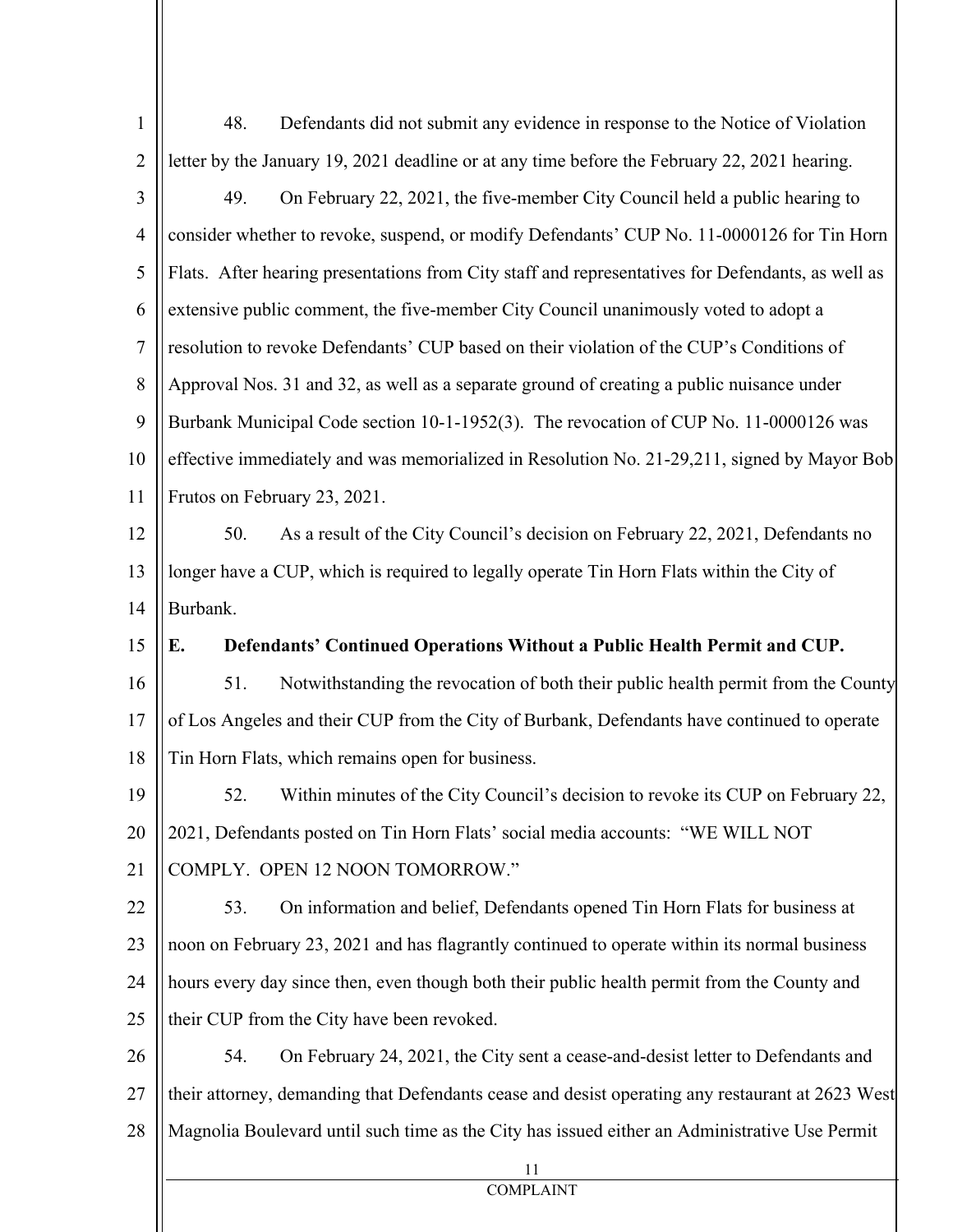| ("AUP") to operate a restaurant or a CUP to operate a restaurant that serves alcohol, and the                                                                                                                                                                                                                                                                                                                                                                                                                                                                                                                                                                                                                     |
|-------------------------------------------------------------------------------------------------------------------------------------------------------------------------------------------------------------------------------------------------------------------------------------------------------------------------------------------------------------------------------------------------------------------------------------------------------------------------------------------------------------------------------------------------------------------------------------------------------------------------------------------------------------------------------------------------------------------|
| County has issued a public health permit.                                                                                                                                                                                                                                                                                                                                                                                                                                                                                                                                                                                                                                                                         |
| To date, Defendants have provided no response to that letter. Defendants also<br>55.                                                                                                                                                                                                                                                                                                                                                                                                                                                                                                                                                                                                                              |
| have not applied for an AUP or another CUP to operate a restaurant at 2623 West Magnolia                                                                                                                                                                                                                                                                                                                                                                                                                                                                                                                                                                                                                          |
| Boulevard. Instead, Defendants have defiantly remained open for business without a public                                                                                                                                                                                                                                                                                                                                                                                                                                                                                                                                                                                                                         |
| health permit or any land use permit authorized by the City.                                                                                                                                                                                                                                                                                                                                                                                                                                                                                                                                                                                                                                                      |
| <b>FIRST CAUSE OF ACTION</b>                                                                                                                                                                                                                                                                                                                                                                                                                                                                                                                                                                                                                                                                                      |
| (Violation of Burbank Municipal Code Section 4-1-101-1(8.04.932))                                                                                                                                                                                                                                                                                                                                                                                                                                                                                                                                                                                                                                                 |
| By the City Against All Defendants and Does 1-100                                                                                                                                                                                                                                                                                                                                                                                                                                                                                                                                                                                                                                                                 |
| 56.<br>Plaintiffs re-allege and incorporate by reference each and every one of the                                                                                                                                                                                                                                                                                                                                                                                                                                                                                                                                                                                                                                |
| allegations contained in Paragraph 1 through 55 of this Complaint.                                                                                                                                                                                                                                                                                                                                                                                                                                                                                                                                                                                                                                                |
| Pursuant to Burbank Municipal Code section 3-5-102, food establishments are<br>57.                                                                                                                                                                                                                                                                                                                                                                                                                                                                                                                                                                                                                                |
| governed by the provisions of the Los Angeles County Code, the Burbank Municipal Code, and                                                                                                                                                                                                                                                                                                                                                                                                                                                                                                                                                                                                                        |
| State law. As such, Tin Horn Flats is a "food facility" as defined by Health and Safety Code                                                                                                                                                                                                                                                                                                                                                                                                                                                                                                                                                                                                                      |
| section 113789, and is a "restaurant" as defined by Los Angeles County Code section 11.02.320                                                                                                                                                                                                                                                                                                                                                                                                                                                                                                                                                                                                                     |
| and Burbank Municipal Code section $4-1-101-1(11.02.320).2$                                                                                                                                                                                                                                                                                                                                                                                                                                                                                                                                                                                                                                                       |
| 58.<br>Health and Safety Code section 114381 provides that a "food facility shall not be                                                                                                                                                                                                                                                                                                                                                                                                                                                                                                                                                                                                                          |
| open for business without a valid permit."                                                                                                                                                                                                                                                                                                                                                                                                                                                                                                                                                                                                                                                                        |
| 59.<br>Burbank Municipal Code section 4-1-101-1(8.04.560) provides that any person                                                                                                                                                                                                                                                                                                                                                                                                                                                                                                                                                                                                                                |
| conducting, at a fixed location, any business within the geographic area under the jurisdiction of                                                                                                                                                                                                                                                                                                                                                                                                                                                                                                                                                                                                                |
| the county health officer shall procure a county public health license or permit from the county                                                                                                                                                                                                                                                                                                                                                                                                                                                                                                                                                                                                                  |
| health officer.                                                                                                                                                                                                                                                                                                                                                                                                                                                                                                                                                                                                                                                                                                   |
|                                                                                                                                                                                                                                                                                                                                                                                                                                                                                                                                                                                                                                                                                                                   |
| <sup>2</sup> Pursuant to Burbank Municipal Code section 4-1-101, the Burbank Municipal Code has<br>adopted and incorporates by reference Title 11 and Chapter 8.04 of Title 8 of the Los Angeles<br>County Code. These provisions of the Los Angeles County Code are made a part of the Burbank<br>Municipal Code with the same force and effect as though set out in full within the Burbank<br>Municipal Code. Pursuant to Burbank Municipal Code section 4-1-104, to provide consistency<br>with the adopted Los Angeles County Code provisions, the actual section of the Los Angeles<br>County Code shall be retained within and preceded by the prefix 4-1-101-1 (e.g., 4-1-101-<br>$1(11.02.320)$ ).<br>12 |
| <b>COMPLAINT</b>                                                                                                                                                                                                                                                                                                                                                                                                                                                                                                                                                                                                                                                                                                  |

 $\begin{array}{c} \hline \end{array}$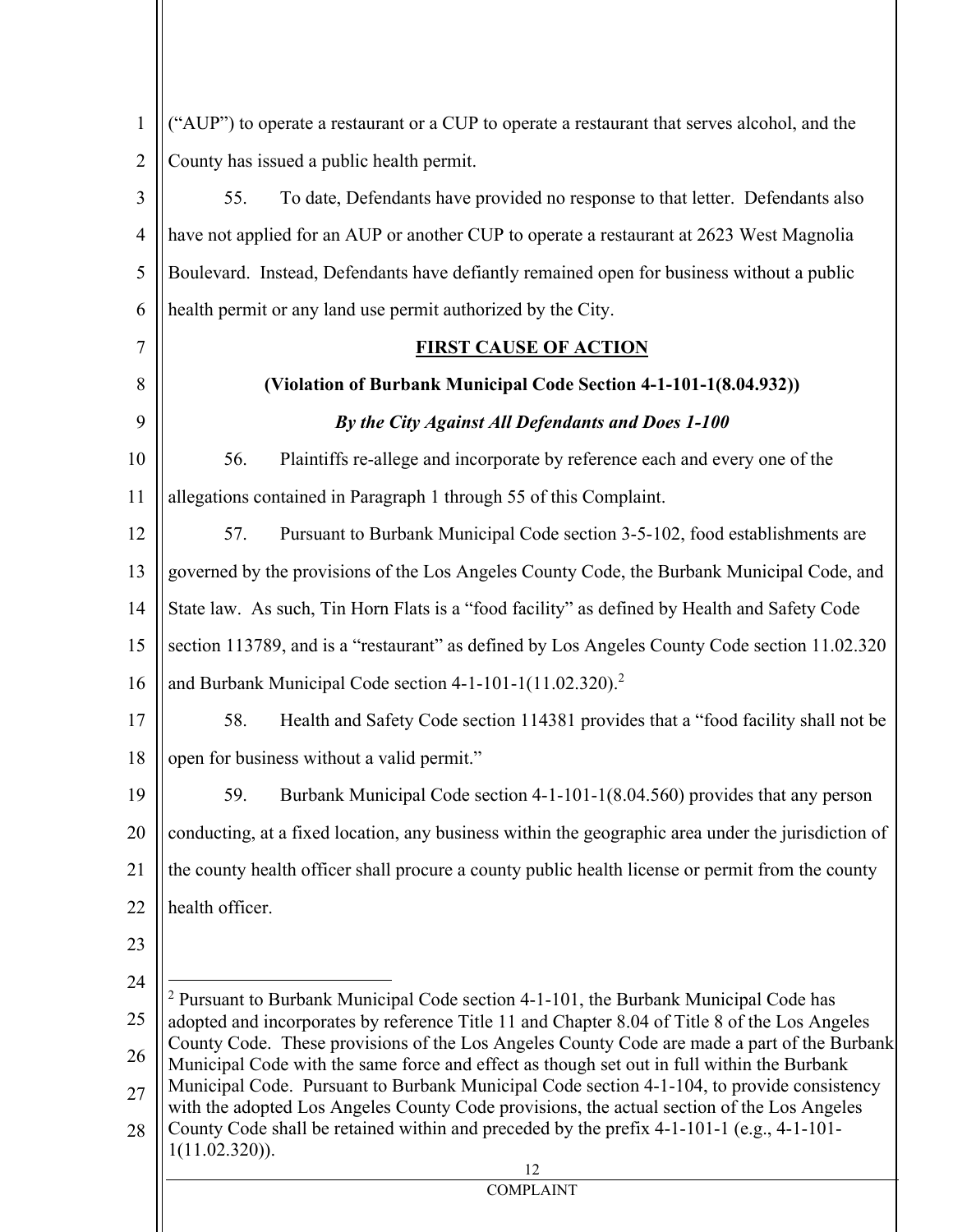| $\mathbf{1}$   | Burbank Municipal Code section 4-1-101-1(8.04.932) provides: "No person shall<br>60.            |  |
|----------------|-------------------------------------------------------------------------------------------------|--|
| $\overline{2}$ | engage in, conduct, manage or carry on any business or other activity for which a license or    |  |
| 3              | permit is required by this chapter [concerning public health licenses] [i]f such license or     |  |
| $\overline{4}$ | permit has expired, been suspended, revoked, or denied."                                        |  |
| 5              | On December 12, 2020, DPH suspended Defendants' public health permit for Tin<br>61.             |  |
| 6              | Horn Flats. From that date to January 27, 2021, Defendants operated Tin Horn Flats on a         |  |
| $\tau$         | suspended public health permit, in violation of Burbank Municipal Code section 4-1-101-         |  |
| 8              | 1(8.04.932).                                                                                    |  |
| 9              | On January 27, 2021, DPH revoked Defendants' public health permit for Tin<br>62.                |  |
| 10             | Horn Flats. From that date to the present, Defendants have been operating Tin Horn Flats        |  |
| 11             | without a public health permit, in violation of Burbank Municipal code section 4-1-101-         |  |
| 12             | 1(8.04.932).                                                                                    |  |
| 13             | Burbank Municipal Code section 4-1-101-1(8.04.936) provides that any person<br>63.              |  |
| 14             | operating without a public health permit pursuant to section 4-1-101-1(8.04.932) may be         |  |
| 15             | enjoined by any court of competent jurisdiction.                                                |  |
| 16             | Each Defendant falls within the definition of "person" as set forth in Burbank<br>64.           |  |
| 17             | Municipal Code section 1-1-301.                                                                 |  |
| 18             | As set forth above, Defendants have continued to operate their restaurant after<br>65.          |  |
| 19             | their public health permit was suspended and/or revoked.                                        |  |
| 20             | The City cannot be fully compensated in damages and is without a plain, speedy,<br>66.          |  |
| 21             | or adequate remedy at law because the exact amount of damage to the general public's health,    |  |
| 22             | safety, and welfare is not ascertainable.                                                       |  |
| 23             | 67.<br>Unless Defendants are restrained and enjoined by order of this court and/or the          |  |
| 24             | court provides other equitable relief permissible by law, Defendants will continue to illegally |  |
| 25             | operate in violation of Burbank Municipal Code section 4-1-101-1(8.04.932).                     |  |
| 26             |                                                                                                 |  |
| 27             |                                                                                                 |  |
| 28             |                                                                                                 |  |
|                | 13                                                                                              |  |
|                | <b>COMPLAINT</b>                                                                                |  |
|                |                                                                                                 |  |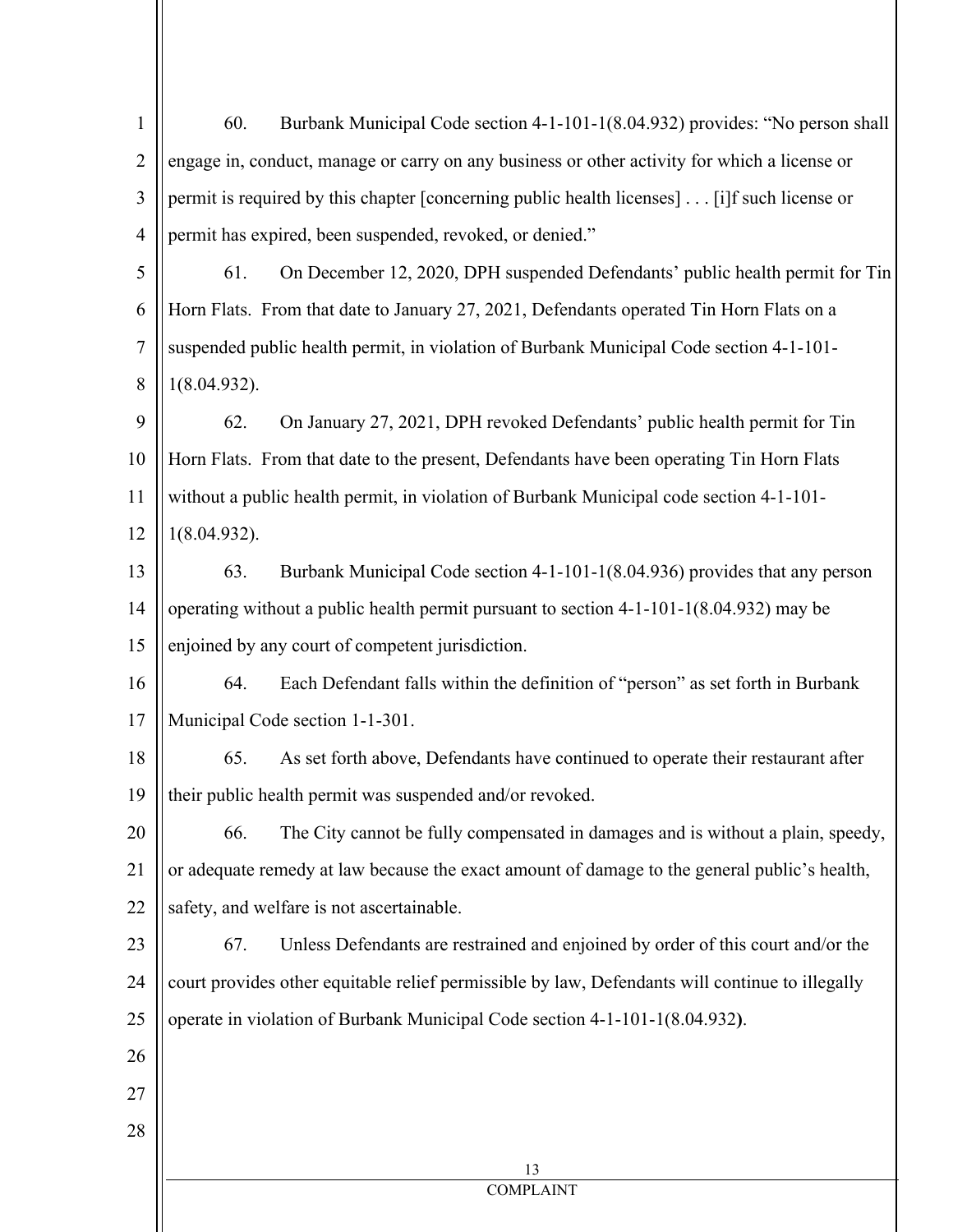| $\mathbf{1}$   | <b>SECOND CAUSE OF ACTION</b>                                                                      |
|----------------|----------------------------------------------------------------------------------------------------|
| $\overline{2}$ | (Violation of Burbank Municipal Code Section 10-1-501)                                             |
| 3              | By the City Against All Defendants and Does 1-100                                                  |
| $\overline{4}$ | Plaintiffs re-allege and incorporate by reference each and every one of the<br>68.                 |
| 5              | allegations contained in Paragraph 1 through 67 of this Complaint.                                 |
| 6              | 69.<br>Title 10 of the Burbank Municipal Code contains the City's Zoning Regulations.              |
| $\overline{7}$ | Pursuant to Burbank Municipal Code section 10-1-201, the Zoning Ordinance of the City              |
| 8              | contains a set of regulations that, among other things, controls the uses of land and the uses and |
| 9              | locations of structures.                                                                           |
| 10             | Burbank Municipal Code section 10-1-202 provides: "The purpose of the Zoning<br>70.                |
| 11             | Ordinance is to promote the public health, safety, peace, comfort, convenience, prosperity and     |
| 12             | welfare of the City and its inhabitants"                                                           |
| 13             | 71.<br>Pursuant to Burbank Municipal Code section 10-1-301 et seq., the City is divided            |
| 14             | into a series of zones.                                                                            |
| 15             | 72.<br>Burbank Municipal Code section 10-1-502 contains a table of all the available               |
| 16             | land uses for each zone and whether such land use is permitted without a permit or whether a       |
| 17             | CUP or AUP is required.                                                                            |
| 18             | Burbank Municipal Code section 10-1-501 provides: "Uses in all zones are only<br>73.               |
| 19             | allowed as described in the use table comprising Section 10-1-502  Unless otherwise                |
| 20             | provided, uses not authorized shall not be carried on where not authorized, except as lawful       |
| 21             | nonconforming uses."                                                                               |
| 22             | 74.<br>Burbank Municipal Code section 10-1-504 further provides: "All structures and               |
| 23             | land shall be used and occupied in conformity with this chapter."                                  |
| 24             | 75.<br>As set forth above, Tin Horn Flats is within the MPC-3 Magnolia Park General                |
| 25             | Business zone. For the "Restaurant / Drinking Establishment" use within the MPC-3 zone, a          |
| 26             | CUP is required. For the land use of "Restaurant with incidental alcohol" within the MPC-3         |
| 27             | zone, a CUP is required. For the land use of "Restaurant, Full Service" (without alcohol) within   |
| 28             | the MPC-3 zone, an AUP is required.                                                                |
|                | 14                                                                                                 |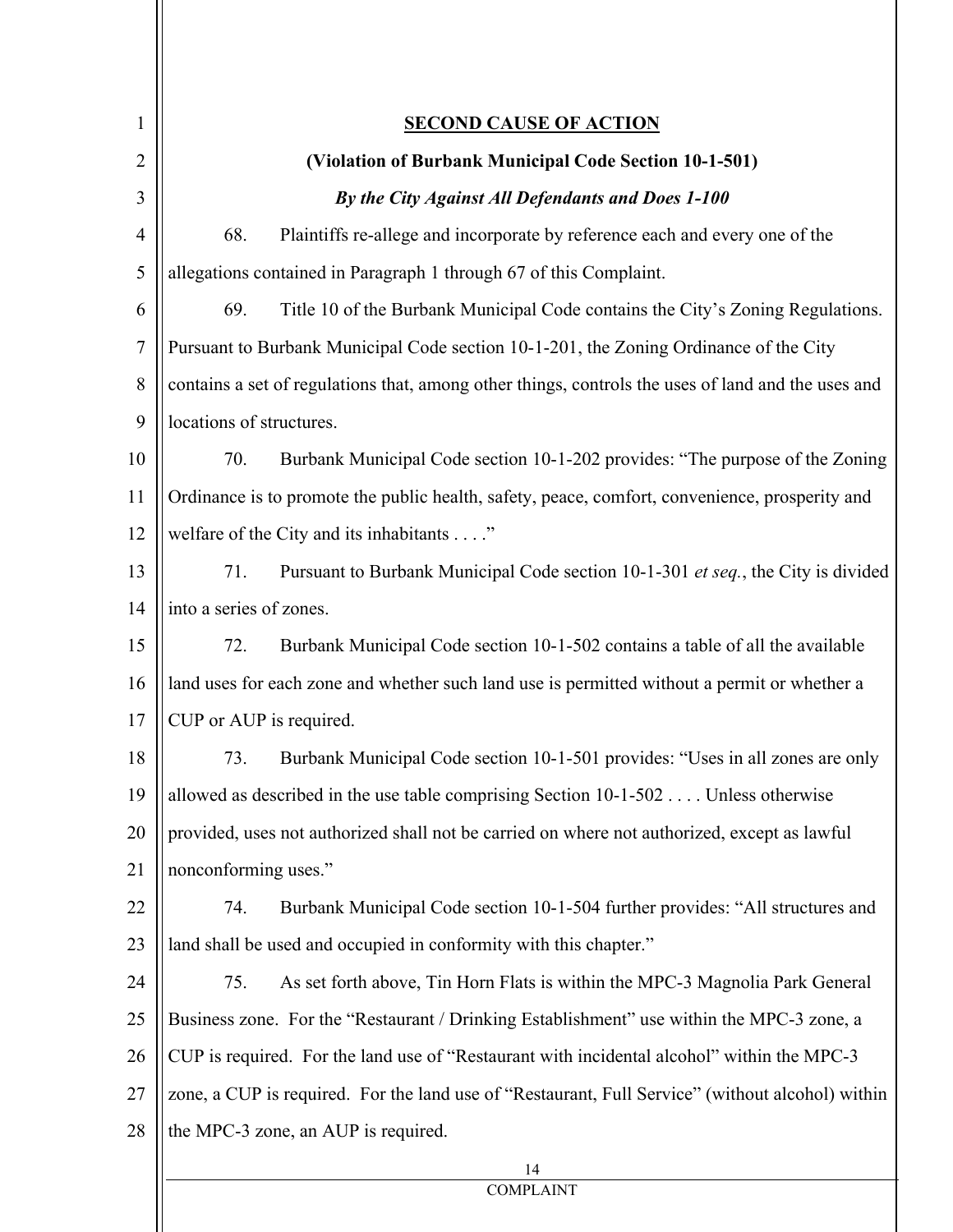| $\mathbf{1}$   | Defendants' CUP was revoked effective immediately upon the City Council<br>76.                      |
|----------------|-----------------------------------------------------------------------------------------------------|
| $\overline{2}$ | adopting Resolution No. 21-29,211 on or about February 22, 2021. As a result, the use of            |
| 3              | "Restaurant / Drinking Establishment" at Tin Horn Flats was no longer authorized. Each and          |
| $\overline{4}$ | every Defendant's continued operation of Tin Horn Flats without a CUP since February 22, 2021       |
| 5              | violates Burbank Municipal Code section 10-1-501.                                                   |
| 6              | 77.<br>Defendants have not applied for an AUP or a new CUP and have not received any                |
| 7              | such permit since CUP No. 11-0000126 was revoked. Thus, Defendants are operating Tin Horn           |
| 8              | Flats without any use permit from the City, in violation of Burbank Municipal Code section 10-      |
| 9              | $1-501.$                                                                                            |
| 10             | 78.<br>Burbank Municipal Code section 10-1-408 provides: "The City Attorney, upon                   |
| 11             | request of the Building Director, is authorized to institute necessary legal proceedings to enforce |
| 12             | the provisions of the Zoning Ordinance."                                                            |
| 13             | The City cannot be fully compensated in damages and is without a plain, speedy,<br>79.              |
| 14             | or adequate remedy at law because the exact amount of damage to the general public's health,        |
| 15             | safety, and welfare is not ascertainable.                                                           |
| 16             | 80.<br>Unless Defendants are restrained and enjoined by order of this court and/or the              |
| 17             | court provides other equitable relief permissible by law, Defendants will continue to illegally     |
| 18             | operate in violation of Burbank Municipal Code section 10-1-501.                                    |
| 19             | <b>THIRD CAUSE OF ACTION</b>                                                                        |
| 20             | (Code of Civil Procedure § 731 – Abatement of Public Nuisance)                                      |
| 21             | By Plaintiffs Against All Defendants and Does 1-100                                                 |
| 22             | 81.<br>Plaintiffs re-allege and incorporate by reference each and every one of the                  |
| 23             | allegations contained in Paragraph 1 through 80 of this Complaint.                                  |
| 24             | 82.<br>Defendants operated Tin Horn Flats with a suspended public health permit from                |
| 25             | December 12, 2020 to January 27, 2021, and have operated Tin Horn Flats without a public            |
| 26             | health permit from January 27, 2021 to the present.                                                 |
| 27             | Defendants have operated Tin Horn Flats without a CUP from February 23, 2021<br>83.                 |
| 28             | to the present.                                                                                     |
|                | 15                                                                                                  |

# **COMPLAINT**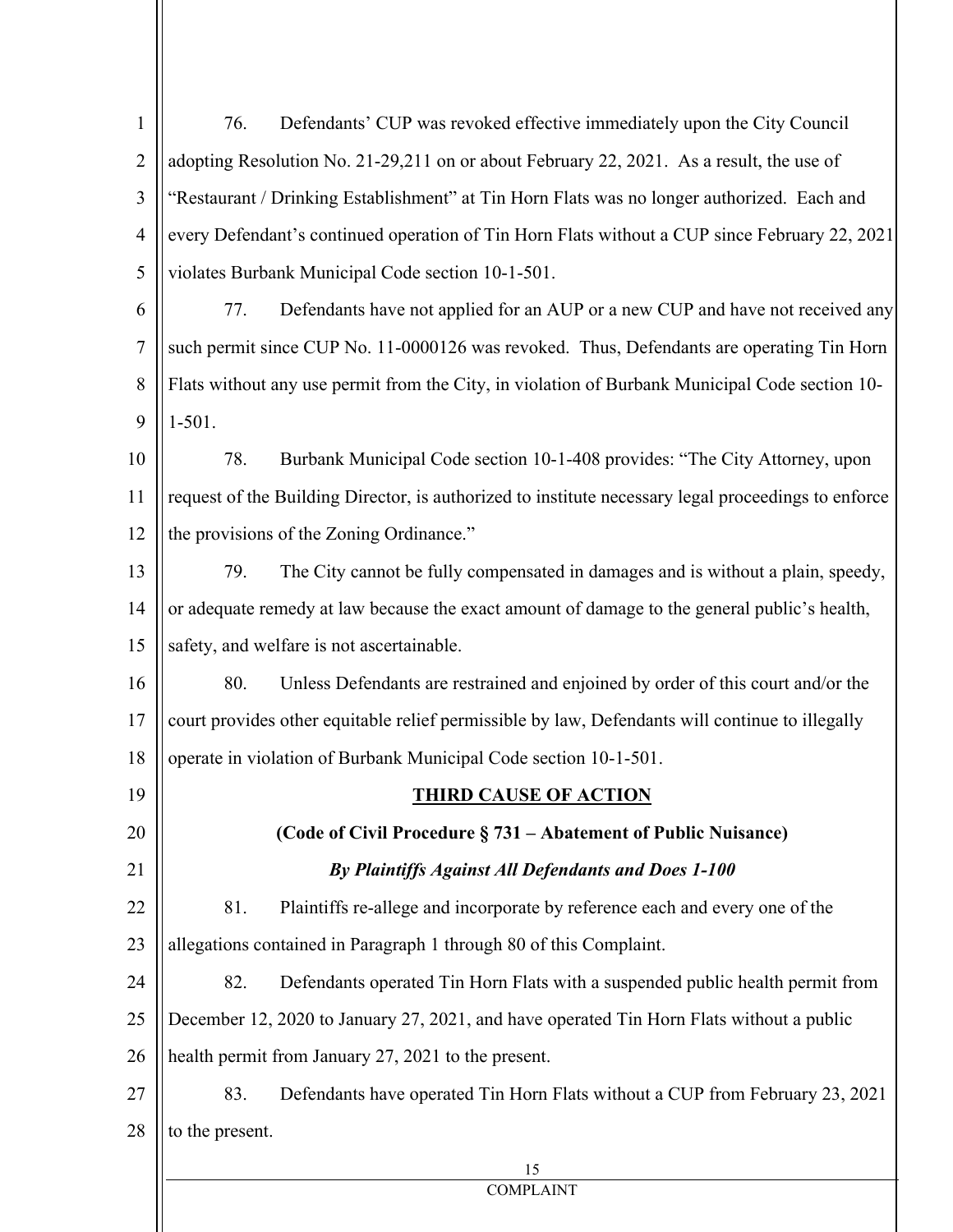| $\mathbf{1}$   | Moreover, Defendants' continued operations without a public health permit and<br>84.                   |
|----------------|--------------------------------------------------------------------------------------------------------|
| $\overline{2}$ | CUP, especially in the midst of the COVID-19 pandemic, demonstrates Defendants' flagrant               |
| 3              | flouting of the code, regulations, rules, and standards required for health and safety practices in    |
| $\overline{4}$ | businesses such as restaurants. Operating without a public health permit and CUP leads to              |
| 5              | increased dangers and risks, such as lack of regulatory oversight to monitor whether standard          |
| 6              | safety practices are being adhered to. Failure to abide by these standards can lead to increases in    |
| $\overline{7}$ | potential illnesses and unsanitary practices, and thus is injurious to public health and safety in the |
| 8              | City of Burbank and surrounding communities. Allowing this to go unchecked could embolden              |
| 9              | other restaurants and facilities to flout the same permit requirements, which would further            |
| 10             | undermine public health and safety. This constitutes a public nuisance that should be abated           |
| 11             | immediately.                                                                                           |
| 12             | Burbank Municipal Code section 1-1-108 provides: "[A]ny condition caused or<br>85.                     |
| 13             | permitted to exist in violation of any of the provisions of this code [the Burbank Municipal           |
| 14             | Code] shall be deemed a public nuisance and may be, by this City, summarily abated as such,            |
| 15             | and each day that such condition continues shall be regarded as a new and separate offense."           |
| 16             | Each and every Defendant's continued operation of Tin Horn Flats without a<br>86.                      |
| 17             | public health permit and without a CUP violates Burbank Municipal Code sections 4-1-101-               |
| 18             | $1(8.04.932)$ and $10-1-501$ and is a public nuisance per se.                                          |
| 19             | Burbank Municipal Code section 10-1-409 provides: "Any property, building or<br>87.                    |
| 20             | structure used, erected, constructed, moved or altered in violation of the Zoning Ordinance is         |
| 21             | declared to be a public nuisance."                                                                     |
| 22             | 88.<br>Each and every Defendant's continued operation of Tin Horn Flats without a CUP                  |
| 23             | violates the Zoning Ordinance and is a public nuisance per se.                                         |
| 24             | 89.<br>Pursuant to Code of Civil Procedure section 731, a civil action may be brought in               |
| 25             | the name of the people of the State of California to abate a public nuisance, as defined by section    |
| 26             | 3480 of the Civil Code, by the city attorney of any city in which the nuisance exists.                 |
| 27             |                                                                                                        |
| 28             |                                                                                                        |
|                | 16                                                                                                     |
|                | <b>COMPLAINT</b>                                                                                       |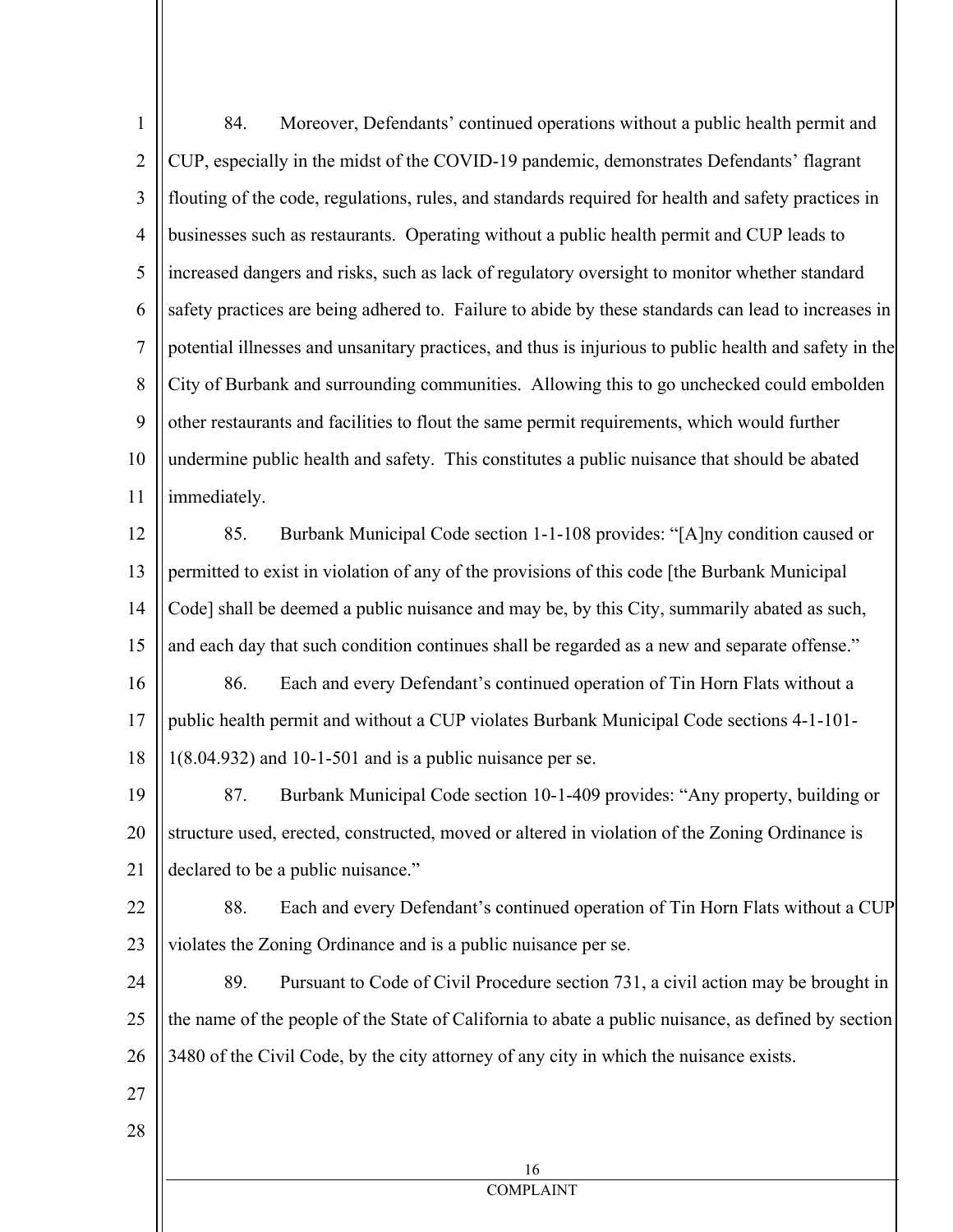| $\mathbf{1}$   | Plaintiffs cannot be fully compensated in damages and are without a plain,<br>90.                                                               |
|----------------|-------------------------------------------------------------------------------------------------------------------------------------------------|
| $\overline{2}$ | speedy, or adequate remedy at law because the exact amount of damages to the general public's                                                   |
| 3              | health, safety, and welfare is not ascertainable.                                                                                               |
| 4              | Unless Defendants are restrained and enjoined by order of this Court and/or the<br>91.                                                          |
| 5              | Court provides other equitable relief permissible by law, Defendants will continue to illegally                                                 |
| 6              | operate in violation of the Burbank Municipal Code and perpetuate a public nuisance.                                                            |
| 7              | <b>PRAYER FOR RELIEF</b>                                                                                                                        |
| 8              | <b>WHEREFORE, Plaintiffs pray for judgment as follows:</b>                                                                                      |
| 9              | For injunctive relief prohibiting Defendants, as well as all of their agents, officers,<br>1.                                                   |
| 10             | and employees, from operating or allowing the operation of Tin Horn Flats without the necessary                                                 |
| 11             | use permit and public health permit and/or in a manner that violates the Burbank Municipal                                                      |
| 12             | Code;                                                                                                                                           |
| 13             | For injunctive relief to permit the City to disconnect the electric power <sup>3</sup> at Tin<br>2.                                             |
| 14             | Horn Flats until Defendants obtain all valid and legally required permits to operate Tin Horn                                                   |
| 15             | Flats;                                                                                                                                          |
| 16             | 3.<br>For injunctive relief to permit the City to padlock the doors to Tin Horn Flats until                                                     |
| 17             | Defendants obtain all valid and legally required permits to operate Tin Horn Flats.                                                             |
| 18             | That Defendants' conduct at Tin Horn Flats, as alleged above, be declared a<br>4.                                                               |
| 19             | continuing public nuisance pursuant to Civil Code sections 3479 and 3480 and Burbank                                                            |
| 20             | Municipal Code sections 1-1-108 and 10-1-409;                                                                                                   |
| 21             | 5.<br>For an abatement order requiring Defendants, as well as all of their agents,                                                              |
| 22             | officers, and employees, to undertake the necessary remedial measures to bring Tin Horn Flats                                                   |
| 23             | into compliance with California law and the Burbank Municipal Code with respect to permitted                                                    |
| 24             | restaurant operations;                                                                                                                          |
| 25             | That Defendants, each jointly and separately, be ordered to pay attorney's fees<br>6.                                                           |
| 26             | and costs of suit; and                                                                                                                          |
| 27             |                                                                                                                                                 |
| 28             | <sup>3</sup> Burbank Water and Power is a City department and provides electricity to residents and<br>businesses in the City of Burbank.<br>17 |
|                | <b>COMPLAINT</b>                                                                                                                                |
|                |                                                                                                                                                 |